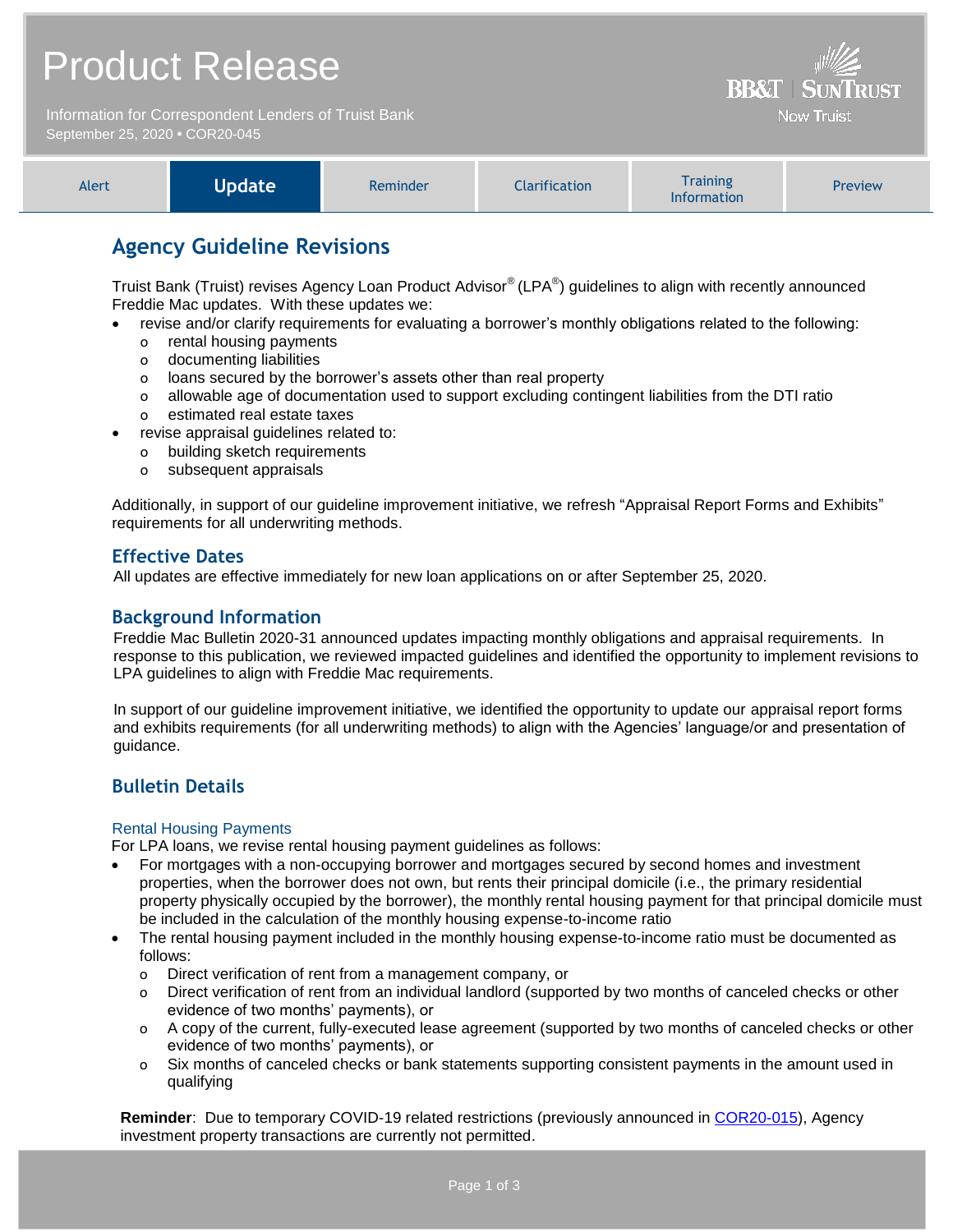Information for Correspondent Lenders of Truist Bank September 25, 2020 **•** COR20-045



## **Bulletin Details, continued**

#### Documenting Liabilities

To ensure accurate payment amounts are included in the monthly DTI ratio, we revise LPA guidelines to require:

- Documentation of all payment amounts included in the monthly DTI ratio
- The monthly amount of child support, alimony and separate maintenance payments be documented with a copy of the signed court order, legally binding separation agreement and/or final divorce decree, or equivalent documentation
- Documentation of the remaining term for installment loans, child support, alimony and maintenance payments omitted from the DTI ratio if there are 10 or fewer months of payments remaining

#### Loans Secured by the Borrower's Assets Other than Real Property

For LPA loans, we revise the documentation requirements for proceeds from a loan secured by a borrower's asset other than real property (e.g., 401(k), artwork, jewelry, etc.) by:

- Removing the requirement for documentation of the loan terms; as with all other liabilities, the monthly payment included in the DTI ratio must be documented in the mortgage file in accordance with the updated requirements outlined above
- Requiring documentation supporting that the loan is secured by the asset (which is in addition to documentation verifying the value and ownership of that same asset)
- Adding a reference to the "Loans Secured by Financial Assets" subtopic for guidance related to when the monthly payment on a loan secured by the borrower's financial asset may be excluded from the monthly DTI ratio

**Note**: Freddie Mac plans to update LPA messaging by November 5, 2020 to reflect this change.

## Allowable Age of Documentation Used to Support Excluding Contingent Liabilities from the DTI Ratio

We clarify LPA contingent liability quidelines to state that the documentation used to exclude the liability must meet standard LPA age of documentation requirements.

#### Estimated Real Estate Taxes

For LPA loans, we clarify that the use of estimated real estate taxes based on the value of the improvements plus the value of the land to calculate the monthly housing expense-to-income ratio applies only to newly constructed properties when the actual real estate tax amount is not yet available.

#### Building Sketch Exhibit for Appraisal Reports

For LPA loans:

- We simplify building sketch requirements for appraisal reports
- When the subject property has a floor plan that is unusual or is functionally obsolete, the appraiser is required to provide a floor plan sketch that reflects the obsolescence. Comments and/or adjustments, if applicable, are also required within the appraisal report addressing any limitations to market appeal in comparison with other properties within the subject's neighborhood or market area.

#### Subsequent Appraisals

For LPA loans, we revise guidelines to:

- Acknowledge the use of a desk review (Form 1033, *One-Unit Residential Appraisal Desk Review Report*) as an acceptable subsequent opinion of market value
- Provide direction on documentation requirements when lenders obtain multiple opinions of value; if an appraisal desk or field review is used to underwrite the mortgage, it must be retained in the mortgage file